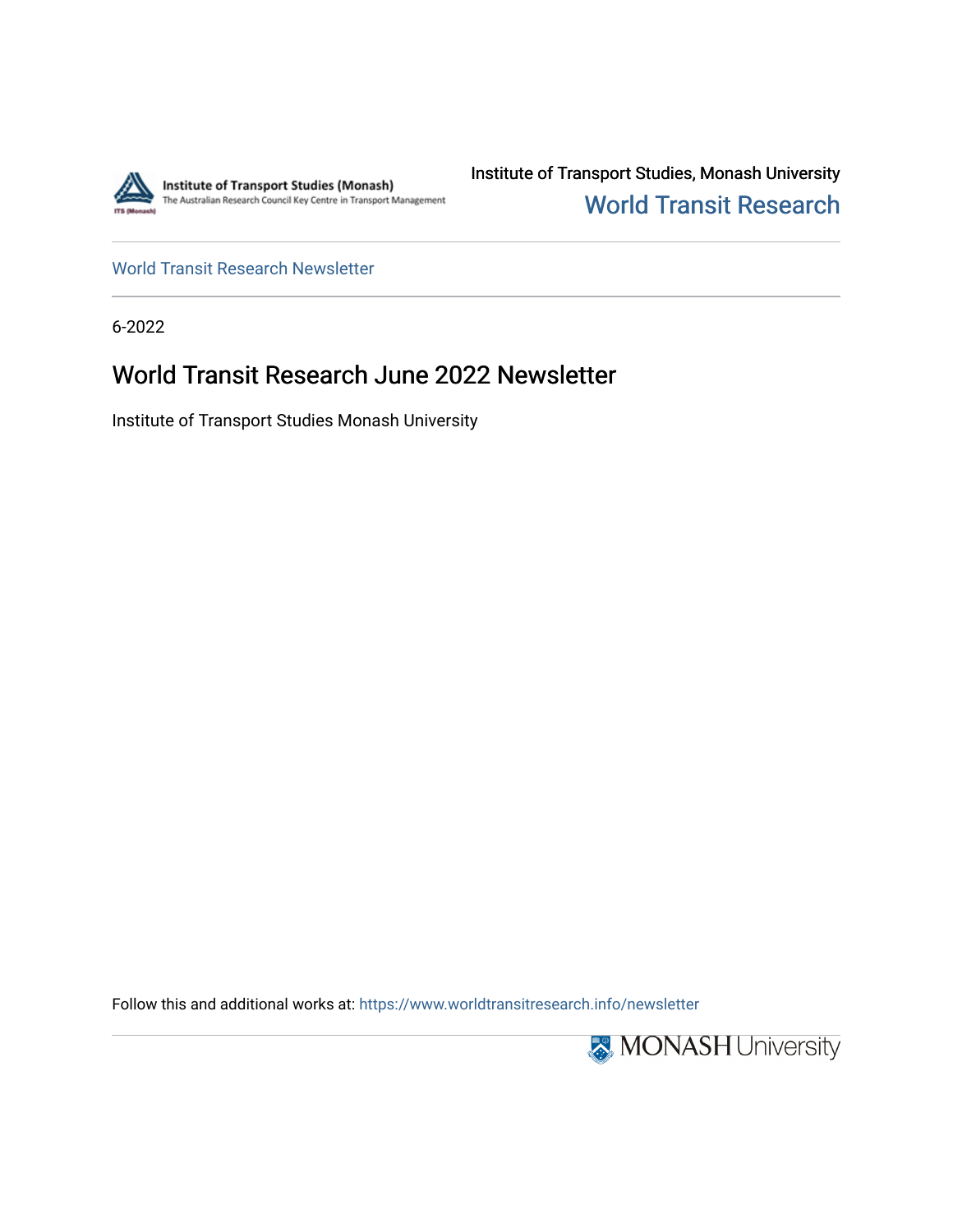

## **World Transit Research**

### **June 2022 Newsletter**

[http://www.worldtransitresearch.info](http://www.worldtransitresearch.info/)

Welcome to the WORLD TRANSIT RESEARCH (WTR) clearinghouse newsletter. This newsletter, which is published bi-monthly, summarises new research published in the field which has been added to the World Transit Research clearinghouse research database.

WTR is now used by public transport researchers in over 8,000 cities and towns in 170 countries worldwide.

#### **BACKGROUND**

World Transit Research (WTR) is designed to help public transport practitioners and researchers get easier access to quality research in the field of public transport planning. WTR is a free repository of research papers, reports, research abstracts and links to research findings from leading research journals indexed and searchable to ensure easier access to topics of interest. The site is developed and run by the Public Transport [Research Group](http://publictransportresearchgroup.info/) at the Institute of Transport Studies, Monash University. The clearinghouse performs the following functions:

- Search/Find The database is searchable on key words and also via a list of subject areas
- Newsletter Subscription Those accessing the website can enrol in a free email newsletter. This broadcasts new publications in the field every 2 months
- Links links to relevant associated sites are provided
- Submit Research Researchers can use the website to suggest items for inclusion in the database. Copyright requirements are described.

#### **NEWSLETTER**

Your recommendation can help grow our number of subscribers. Do you know someone interested in public transport research that would like to receive this newsletter? Ask them to go to<http://www.worldtransitresearch.info/> and enter their email address in the box provided under Newsletter.

#### **NEW ADDITIONS**

World Transit Research clearinghouse now includes some 9,024 research reports/papers. Some 96 published papers have been added. The new ones are listed in the attached table. In addition new journals and relevant papers are also occasionally added from previous publication records.

#### **CONTRIBUTE YOUR RESEARCH AND INCREASE YOUR CITATIONS**

Should you have any relevant papers that you think should be included in this repository, please log on t[o www.worldtransitresearch.info](http://www.worldtransitresearch.info/) and click on the Submit Research icon. The WTR Clearinghouse is a very effective tool to increase author citations of research since it acts to publicise your research to those interested in this field.

#### **UNSUBSCRIBE**

To unsubscribe from this newsletter please email request to Monash-ITS-WTR@monash.edu.

#### **JOURNAL SUBSCRIPTIONS**

Articles on the following two pages denoted with an asterisk \* are from Journals that do not require a subscription to view the full article.

#### **SUGGESTIONS WELCOMED**

If you have any queries or suggestions on how to improve our publication, we would love to hear from you at: [enquiries@worldtransitresearch.info](mailto:enquiries@worldtransitresearch.info)

Wendy Walker Research Clearing House Manager Monash University, Australia [enquiries@worldtransitresearch.info](mailto:enquiries@worldtransitresearch.info) PH +61 4 4733 9771

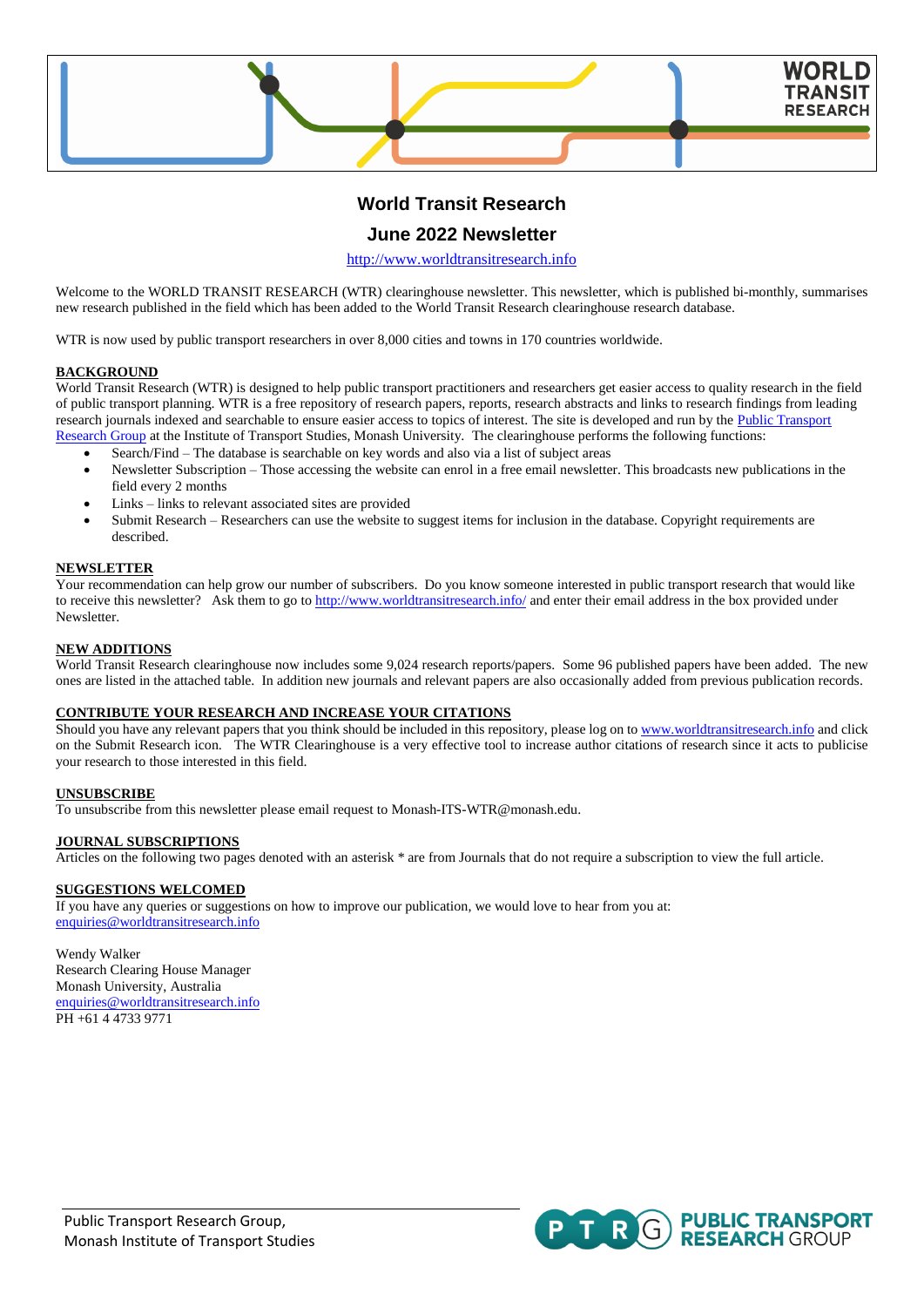### **WORLD TRANSIT RESEARCH – NEW RESEARCH PUBLICATIONS**

| <b>AUTHOR</b>                                             | <b>TITLE</b>                                                                                                           | <b>CATEGORY</b> |
|-----------------------------------------------------------|------------------------------------------------------------------------------------------------------------------------|-----------------|
| A Chandu, I Woodcock                                      | The planning and machinations of the Tullamarine Airport rail link: a                                                  | Planning        |
|                                                           | historical outline and plans for the future                                                                            |                 |
| J de Oña                                                  | Service quality, satisfaction and behavioral intentions towards public                                                 | Planning        |
|                                                           | transport from the point of view of private vehicle users                                                              |                 |
| L Otary, M Abou-Zeid, I Kaysi                             | Modeling car ownership and use in a developing country context with                                                    | Planning        |
| M Zavareh, M Mehdizadeh, T Nordfjærn                      | informal public transportation<br>Demand for mitigating the risk of COVID-19 infection in public transport:            |                 |
|                                                           | The role of social trust and fatalistic beliefs                                                                        | Planning        |
| E Henry, A Furno, N El Faouzi, D Rey                      | Locating park-and-ride facilities for resilient on-demand urban mobility                                               | Planning        |
| H Zhang, R Zahnow, Y Liu, J Corcoran                      | Crime at train stations: The role of passenger presence                                                                |                 |
|                                                           |                                                                                                                        | Planning        |
| D Coppitters, K Verleysen, W De<br>Paepe. F Contino       | How can renewable hydrogen compete with diesel in public transport?                                                    | Planning        |
|                                                           | Robust design optimization of a hydrogen refueling station under techno-<br>economic and environmental uncertainty     |                 |
| N Zhang, P Cheng, P Ning, D                               | Conflicts between bus drivers and passengers in Changsha, China                                                        | Planning        |
| Schwebel, G Hu                                            |                                                                                                                        |                 |
| Z Zhang, A Zaman, J Xu, X Liu                             | Artificial intelligence-aided railroad trespassing detection and data                                                  | Planning        |
|                                                           | analytics: Methodology and a case study                                                                                |                 |
| L Wang, Y Wang, L Shi, H Xu                               | Analysis of risky driving behaviors among bus drivers in China: The role                                               | Planning        |
|                                                           | of enterprise management, external environment and attitudes towards                                                   |                 |
|                                                           | traffic safety                                                                                                         |                 |
| J DeWeese, M Palacios, A Belikow, A                       | Whose express access? Assessing the equity implications of bus                                                         | Planning        |
| El-Geneidy                                                | express routes in Montreal, Canada                                                                                     |                 |
| C Higgins, M Palm, A DeJohn, L Xi, J                      | Calculating place-based transit accessibility: Methods, tools and                                                      | Planning        |
| Vaughan, S Farber, M Widener, E Miller                    | algorithmic dependence                                                                                                 |                 |
| K Zhao, Y Wang, S Zhu, D Sun, G Wei                       | Integrated Train Timetabling and Rolling Stock Circulation Planning for a                                              | Planning        |
| S Gunes, A Goodchild, C Greene, V                         | <b>Metro Line with Multiple Depots</b><br><b>Evaluating Traffic Impacts of Permitting Trucks in Transit-Only Lanes</b> |                 |
| Nemani                                                    |                                                                                                                        | Planning        |
| C Wang, W Chen, Y Xu, Z Ye                                | Modeling Bus Capacity for Bus Stops Using Queuing Theory and                                                           | Planning        |
|                                                           | <b>Diffusion Approximation</b>                                                                                         |                 |
| E Lind, J Reid                                            | Diagnosing Obstacles to Speed and Reliability with High-Resolution                                                     | Planning        |
|                                                           | <b>Automatic Vehicle Locator Data: Bus Time Budgets</b>                                                                |                 |
| K Kim, K Park, A Nelson                                   | <b>Impacts of Light Rail Transit on Labor Participation and Housing</b>                                                | Planning        |
|                                                           | Affordability in the U.S.: Longitudinal Analysis Using Propensity Score                                                |                 |
|                                                           | <b>Matching</b>                                                                                                        |                 |
| R Lopes, B Farahani, F de Melo, N                         | Dynamic Modal Analysis of a Passenger Bus: Theoretical and Numerical                                                   | Planning        |
| Ramos, P Moreira<br>X Hong, L Meng, F Corman, A D'Ariano, | <b>Studies</b><br>Robust Capacitated Train Rescheduling with Passenger Reassignment                                    |                 |
| L Veelenturf, S Long                                      | under Stochastic Disruptions                                                                                           | Planning        |
| L Nunes, L Rangwala, M Pai                                | Mainstreaming Photo- and Video-Based Documentation as Method for                                                       | Planning        |
|                                                           | Establishing a Level of Service Framework for the Mumbai Suburban                                                      |                 |
|                                                           | <b>Railway System</b>                                                                                                  |                 |
| S Eldakdoky                                               | Analyzing the Newest Interchange Connection at Cairo Metro Network                                                     | Planning        |
|                                                           | <b>Pertaining to Passenger Flow</b>                                                                                    |                 |
| C Li, M Liu, R Chang, X Wang, W Liu, H                    | Air pressure and comfort study of the high-speed train passing through                                                 | Planning        |
| Zhang                                                     | the subway station                                                                                                     |                 |
| C Plano, R Behrens                                        | Integrating para- and scheduled transit: Minibus paratransit operators'                                                | Planning        |
|                                                           | perspective on reform in Cape Town*                                                                                    |                 |
| Y Wang, M Cao, Y Liu, R Ye, X Gao, L                      | Public transport equity in Shenyang: Using structural equation modelling*                                              | Planning        |
| Ma<br>J Bocarejo, L Urrego                                | The impacts of formalization and integration of public transport in social                                             |                 |
|                                                           | equity: The case of Bogota*                                                                                            | Planning        |
| J Arias, C Bachmann                                       | Quantifying the relative importance of rapid transit implementation                                                    | Planning        |
|                                                           | barriers: Evidence from ecuador                                                                                        |                 |
| B Cui, J DeWeese, H Wu, D King, D                         | All ridership is local: Accessibility, competition, and stop-level                                                     | Planning        |
| Levinson, A El-Geneidy                                    | determinants of daily bus boardings in Portland, Oregon*                                                               |                 |
| C Cummings, H Mahmassani                                  | Does intercity rail station placement matter? Expansion of the node-place                                              | Planning        |
|                                                           | model to identify station location impacts on Amtrak ridership                                                         |                 |
| A Silla                                                   | Identifying measures with the highest potential to reduce suicides on                                                  | Planning        |
|                                                           | Finnish railways*                                                                                                      |                 |

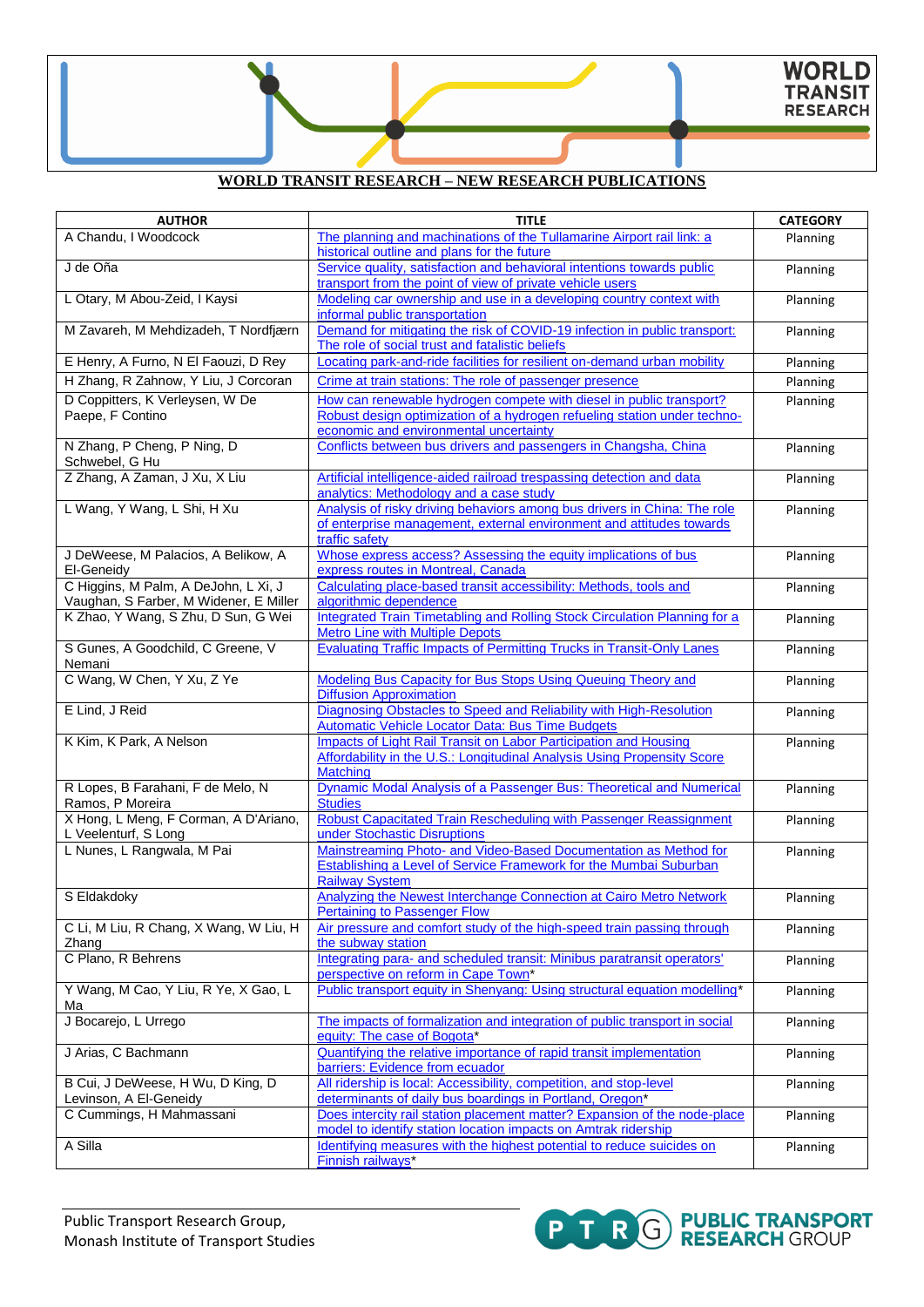# WORLD<br>TRANSIT<br>RESEARCH

| J Onninen, M Pylkkönen, T Hakola, S<br>Puttonen, J Virkkala, A Tolvanen, M<br>Sallinen | The self-reported stress and stressors in tram and long-haul truck drivers*                                                                                        | Planning |
|----------------------------------------------------------------------------------------|--------------------------------------------------------------------------------------------------------------------------------------------------------------------|----------|
| Q Tian, Y Lin, D Wang, Y Liu                                                           | Planning for modular-vehicle transit service system: Model formulation<br>and solution methods                                                                     | Planning |
| Q Luo, M Gee, B Piccoli, D Work, S<br>Samaranayake                                     | Managing public transit during a pandemic: The trade-off between safety<br>and mobility*                                                                           | Planning |
| A Petit, Y Ouyang                                                                      | Design of heterogeneous flexible-route public transportation networks<br>under low demand                                                                          | Planning |
| L Ricard, G Desaulniers, A Lodi, L<br>Rousseau                                         | Predicting the probability distribution of bus travel time to measure the<br>reliability of public transport services                                              | Planning |
| R Auad-Perez, P Van Hentenryck                                                         | Ridesharing and fleet sizing for On-Demand Multimodal Transit Systems                                                                                              | Planning |
| C Daganzo                                                                              | An operating system for extra long urban trains                                                                                                                    | Planning |
| Q Zhang, R Lusby, P Shang, X Zhu                                                       | A heuristic approach to integrate train timetabling, platforming, and<br>railway network maintenance scheduling decisions*                                         | Planning |
| A Sukhov, L Olsson, M Friman                                                           | Necessary and sufficient conditions for attractive public Transport:<br>Combined use of PLS-SEM and NCA*                                                           | Planning |
| A Fessler, M Thorhauge, S Mabit, S<br>Haustein                                         | A public transport-based crowdshipping concept as a sustainable last-mile<br>solution: Assessing user preferences with a stated choice experiment*                 | Planning |
| B Ariel, M Newton, L McEwan, G                                                         | Reducing Assaults Against Staff Using Body-Worn Cameras (BWCs) in                                                                                                  | Planning |
| Ashbridge, C Weinborn, H Brants                                                        | <b>Railway Stations*</b>                                                                                                                                           |          |
| Q Li, R Liu, J Zhao, H Liu                                                             | Passenger satisfaction evaluation of public transport using alternative<br>gueuing method under hesitant linguistic environment                                    | Planning |
| P Taleongpong, S Hu, Z Jiang, C Wu, S<br>Popo-Ola, K Han                               | Machine learning techniques to predict reactionary delays and other<br>associated key performance indicators on British railway network                            | Planning |
| Y Liu, X Feng, Y Yang, Z Ruan, L Zhang, K<br>Li                                        | Solving urban electric transit network problem by integrating Pareto<br>artificial fish swarm algorithm and genetic algorithm                                      | Planning |
| Z Sun, A Allan, X Zou, D Scrafton                                                      | <b>Scientometric Analysis and Mapping of Transit-Oriented Development</b><br><b>Studies</b>                                                                        | Land use |
| M Abdi, P Lamíquiz-Daudén                                                              | Transit-oriented development in developing countries: A qualitative meta-<br>synthesis of its policy, planning and implementation challenges                       | Land use |
| J Bolleter, Z Myers, P Hooper                                                          | Overcoming the barriers to Transit-Oriented Development                                                                                                            | Land use |
| A Kroen, R Goodman, E Taylor                                                           | Precinct planning for active and public transport in growth suburbs                                                                                                | Land use |
| K Ruming, S Fingland                                                                   | Delivering Transit-Oriented Development in lower order centres: the case<br>of Epping town centre, Sydney                                                          | Land use |
| B Cui, G Boisjoly, B Serra, A El-Geneidy                                               | Modal equity of accessibility to healthcare in Recife, Brazil                                                                                                      | Land use |
| J Manrique, R Cordera, E Moreno, B<br>Oreña                                            | Equity analysis in access to Public Transport through a Land Use Transport<br><u>Interaction Model. Application to Bucaramanga Metropolitan Area-</u><br>Colombia* | Land use |
| C Liao, B Scheuer                                                                      | Evaluating the performance of transit-oriented development in Beijing<br>metro station areas: Integrating morphology and demand into the node-<br>place model      | Land use |
| K Kwon, G Akar                                                                         | People with disabilities and use of public transit: The role of neighborhood<br>walkability                                                                        | Land use |
| B Acton, H Le, H Miller                                                                | Impacts of bus rapid transit (BRT) on residential property values: A<br>comparative analysis of 11 US BRT systems                                                  | Land use |
| M Champagne, J Dubé, P Barla                                                           | Build it and they will come: How does a new public transit station influence<br>building construction?                                                             | Land use |
| M Singer, A Cohen-Zada, K Martens                                                      | Core versus periphery: Examining the spatial patterns of insufficient<br>accessibility in U.S. metropolitan areas                                                  | Land use |
| S Su, C Zhao, H Zhou, B Li, M Kang                                                     | Unraveling the relative contribution of TOD structural factors to metro<br>ridership: A novel localized modeling approach with implications on spatial<br>planning | Land use |
| Z Yu, X Zhu, X Liu                                                                     | Characterizing metro stations via urban function: Thematic evidence from<br>transit-oriented development (TOD) in Hong Kong                                        | Land use |
| R Pueboobpaphan, S Pueboobpaphan, S<br>Sukhotra                                        | Acceptable walking distance to transit stations in Bangkok, Thailand:<br>Application of a stated preference technique                                              | Land use |

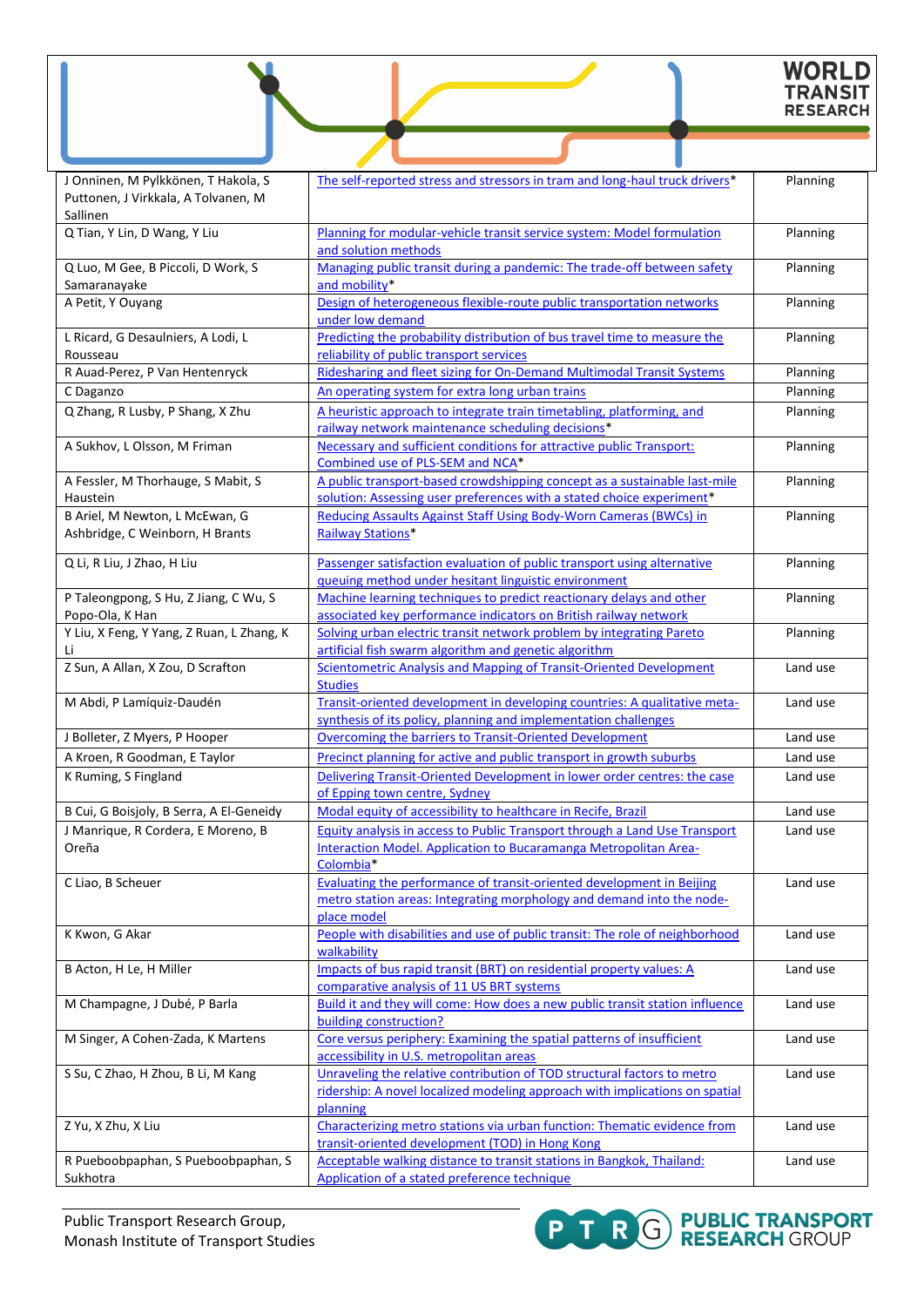# WORLD<br>TRANSIT<br>RESEARCH

| S Lee, K Jang, N Kang, J Kim, M Oh, Y Kim                | Redesigning urban elements and structures considering autonomous<br>vehicles: Preparing design strategies for wide implementation in cities                 | Land use       |
|----------------------------------------------------------|-------------------------------------------------------------------------------------------------------------------------------------------------------------|----------------|
| K Mouratidis, S Peters                                   | COVID-19 impact on teleactivities: Role of built environment and<br>implications for mobility*                                                              | Land use       |
| A Gupta, G Bivina, M Parida                              | Does neighborhood design matter for walk access to metro stations? An<br>integrated SEM-Hybrid discrete mode choice approach                                | Land use       |
| H Chang, J Huang, W Yao, W Zhao, L Li                    | How do new transit stations affect people's sentiment and activity? A case<br>study based on social media data in Hong Kong*                                | Land use       |
| B Mo, H Koutsopoulos, J Zhao                             | Inferring passenger responses to urban rail disruptions using smart card<br>data: A probabilistic framework                                                 | Ridership      |
| J Peña, L Guzman, J Arellana                             | Which dots to connect? Employment centers and commuting inequalities<br>in Bogotá                                                                           | Ridership      |
| E Guerra                                                 | What the heck is a choice rider? A theoretical framework and empirical<br>model                                                                             | Ridership      |
| M Friedrich, M Schmaus, J Sauer, T<br>Zündorf            | Departure Time Choice in Schedule-Based Transit Assignment                                                                                                  | Ridership      |
| S Obregón-Biosca                                         | Choice of transport in urban and periurban zones in metropolitan area                                                                                       | Ridership      |
| D Nguyen-Phuoc, T Nguyen, D Su, P Le, O                  | How do social cues from other passengers affect word-of-mouth and                                                                                           | Ridership      |
| Oviedo-Trepalacios                                       | intention to continue using bus services? A second-order SEM approach                                                                                       |                |
| E Molin, M Kroesen                                       | Train travel in corona time: Safety perceptions of and support for policy<br>measures*                                                                      | Ridership      |
| Y Lu, C Prato, N Sipe, A Kimpton, J<br>Corcoran          | The role of household modality style in first and last mile travel mode<br>choice                                                                           | Ridership      |
| J Shin, N Tilahun                                        | The role of residential choice on the travel behavior of young adults                                                                                       | Ridership      |
| M Wardman                                                | Meta-analysis of price elasticities of travel demand in great britain: Update<br>and extension                                                              | Ridership      |
| S Li, W Zhai, J Jiao, C Wang                             | Who loses and who wins in the ride-hailing era? A case study of Austin,<br><b>Texas</b>                                                                     | Ridership      |
| B Thodi, B Chilukuri, L Vanajakshi                       | An analytical approach to real-time bus signal priority system for isolated<br>intersections                                                                | Infrastructure |
| C Tang, X Li, A Ceder, X Wang                            | <b>Public Transport Fleet Replacement Optimization Using Multi-Type Battery-</b><br><b>Powered Electric Buses</b>                                           | Infrastructure |
| Q Tian, H Wang                                           | Optimization of preventive maintenance schedule of subway train<br>components based on a game model from the perspective of failure risk                    | Infrastructure |
| B Chen, R Bian, Z Chen, X Wang, Q Yang                   | Peak wind pressures on roof claddings of regular railway stations                                                                                           | Infrastructure |
| Z Tao, J Moore, M Sanayei, Y Wang, C<br>Zou              | Train-induced floor vibration and structure-borne noise predictions in a<br>low-rise over-track building                                                    | Infrastructure |
| G Jing, X Qin, H Wang, C Deng                            | Developments, challenges, and perspectives of railway inspection robots                                                                                     | Infrastructure |
| T Xu, S Barman, M Levin, R Chen, T Li                    | Integrating public transit signal priority into max-pressure signal control:<br>Methodology and simulation study on a downtown network                      | Infrastructure |
| A Altay, M Baykal-Gürsoy                                 | Imperfect rail-track inspection scheduling with zero-inflated miss rates                                                                                    | Infrastructure |
| M Estrada, J Mensión, M Salicrú, H Badia                 | Charging operations in battery electric bus systems considering fleet size<br>variability along the service                                                 | Infrastructure |
| Y Zhou, Q Meng, G Ong                                    | <b>Electric Bus Charging Scheduling for a Single Public Transport Route</b><br><b>Considering Nonlinear Charging Profile and Battery Degradation Effect</b> | Infrastructure |
| J Teng, H Wang, C Zhang, S Liu                           | <b>Evaluation of Operating Schemes on Municipal Rail Transit with</b><br><b>Express/Local Mode</b>                                                          | Operations     |
| S Feng, P Duan, J Ke, H Yang                             | Coordinating ride-sourcing and public transport services with a<br>reinforcement learning approach                                                          | Operations     |
| X Luan, F Corman                                         | Passenger-oriented traffic control for rail networks: An optimization model<br>considering crowding effects on passenger choices and train operations*      | Operations     |
| Y Huang, H Zong                                          | The intercity railway connections in China: A comparative analysis of high-<br>speed train and conventional train services                                  | Operations     |
| A Tirachini, J Godachevich, O Cats, J                    | Headway variability in public transport: a review of metrics, determinants,                                                                                 | Operations     |
| Muñoz, J Soza-Parra<br>S Yoo, H Kim, W Kim, N Kim, J Lee | effects for quality of service and control strategies<br>Controlling passenger flow to mitigate the effects of platform                                     | Operations     |
|                                                          | overcrowding on train dwell time                                                                                                                            |                |